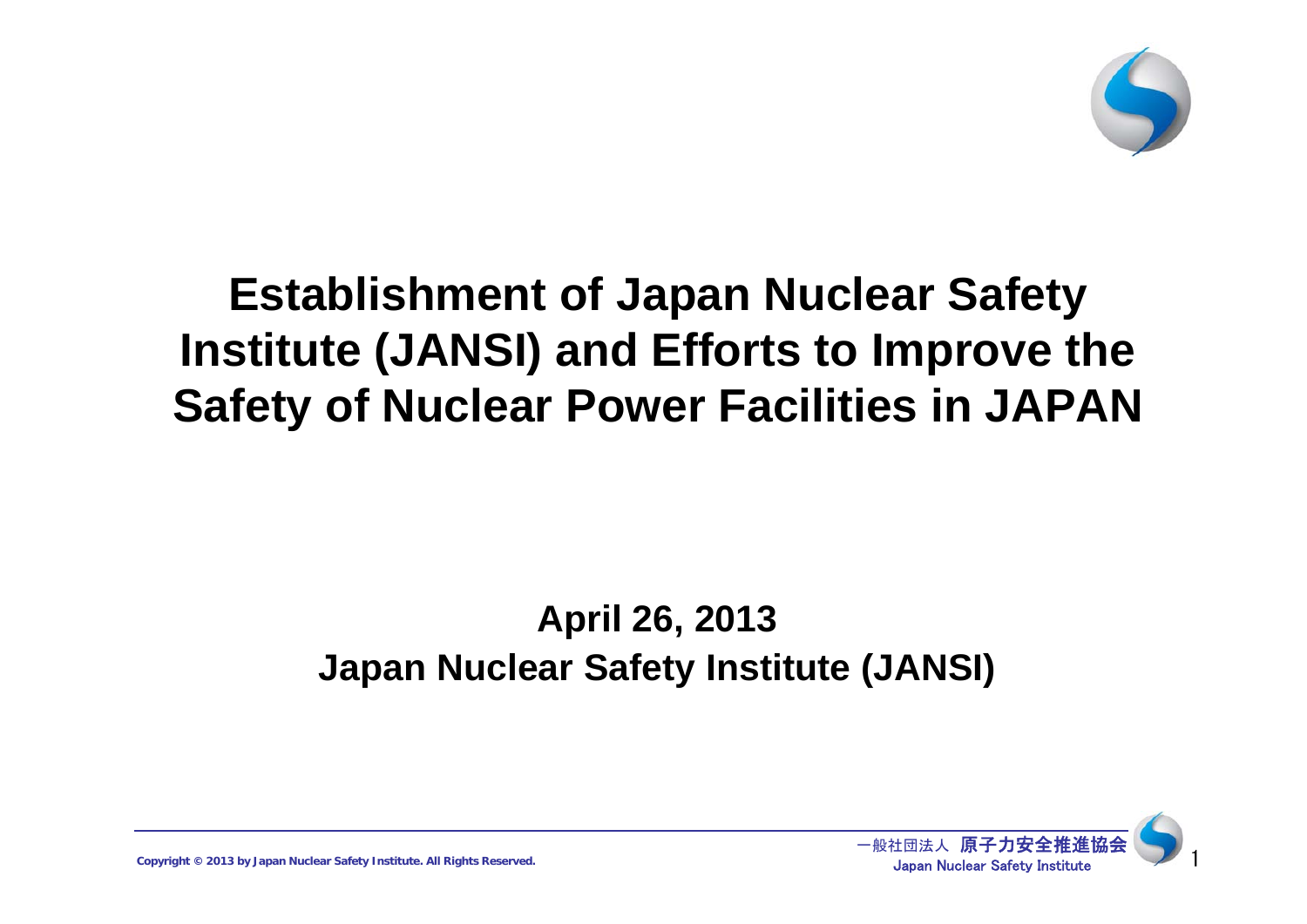# **I. Lessons from Fukushima-Daiichi Accident**



#### **Lessons from Fukushima-Daiichi Accident**

- о Insufficient countermeasures against unexpected situations initiated by lowprobability, high-consequence external events such as massive earthquake and gigantic tsunami
- $\Box$  Not content with simply complying with regulatory requirement, had we been actively engaged in voluntary, continuous safety improvements?

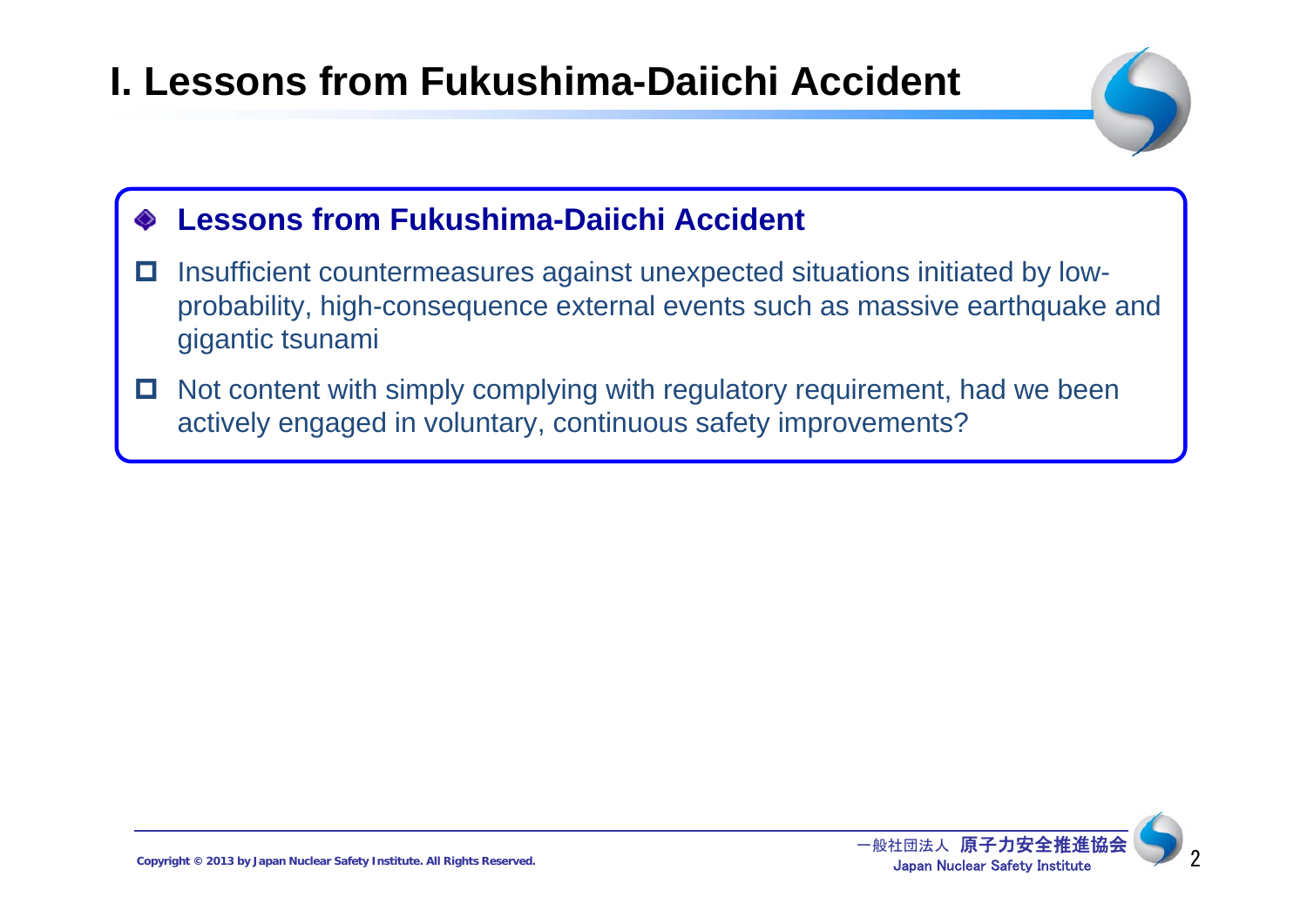## **II. Purpose of Establishment**

#### **In order to improve the safety of nuclear power facilities,**

- $\Box$  It is necessary for operators to engage in efforts to improve safety voluntarily and continuously, and to engage in untiring pursuit of the world's highest level of safety with constantly questioning attitude
- O Safety improvement must not become a self-centered, self-satisfied activity of the operator alone. Rather, it requires constant evaluation from different perspectives

#### **Establishment of JANSI**

- O Assure an independence in technical evaluation that will not be influenced by the operator's intentions
	- Provide operators with objective evaluations, recommendations, and advice
	- ◆ Support operators' safety improvement activities

#### **Raise the level of nuclear safety across Japan as a whole**

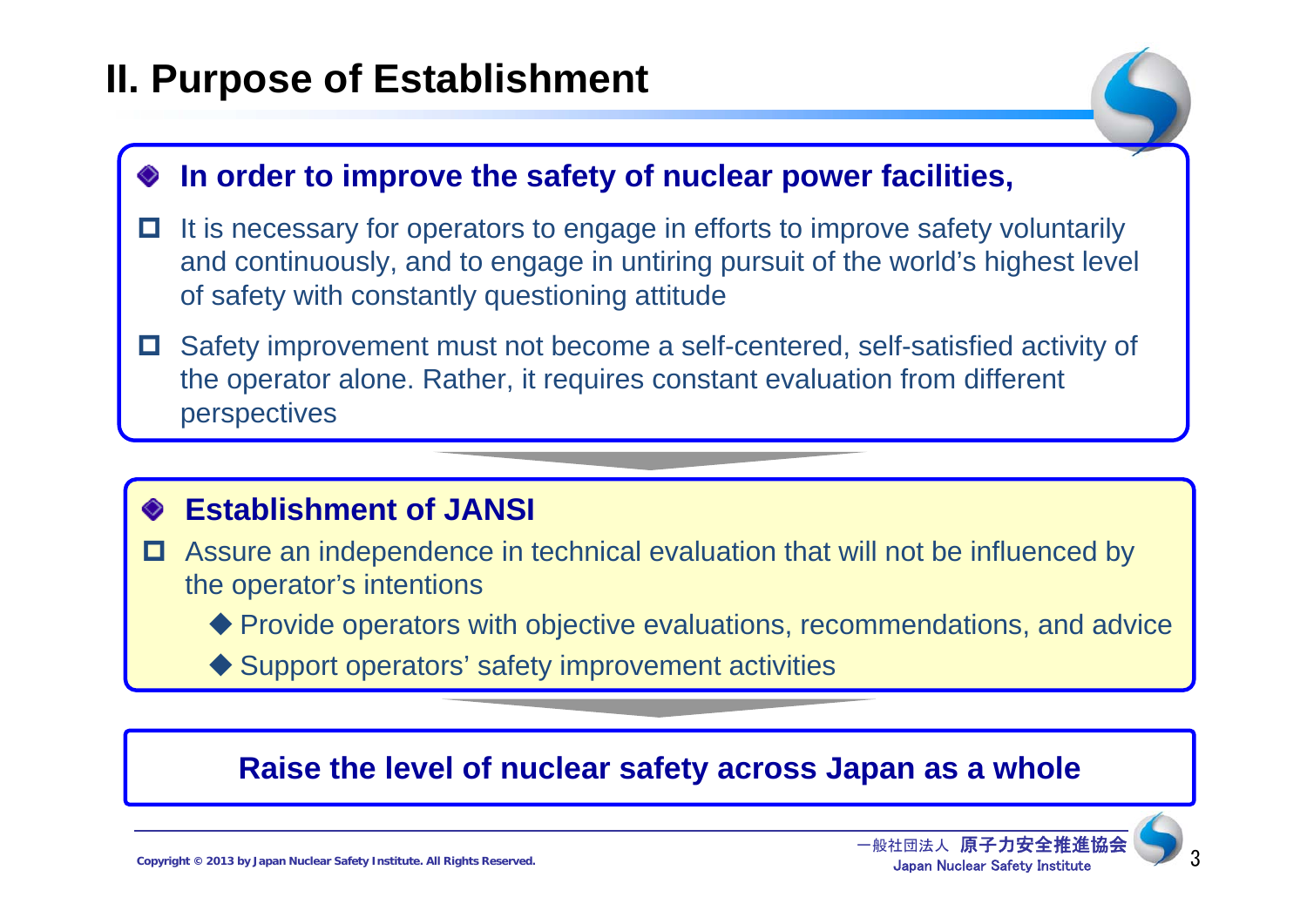

## **Promote the world's highest level of safety** *In nuclear industry in Japan: In nuclear industry in Japan:*

## *Untiring Pursuit of the Highest Standards of Excellence Untiring Pursuit of the Highest Standards of Excellence*

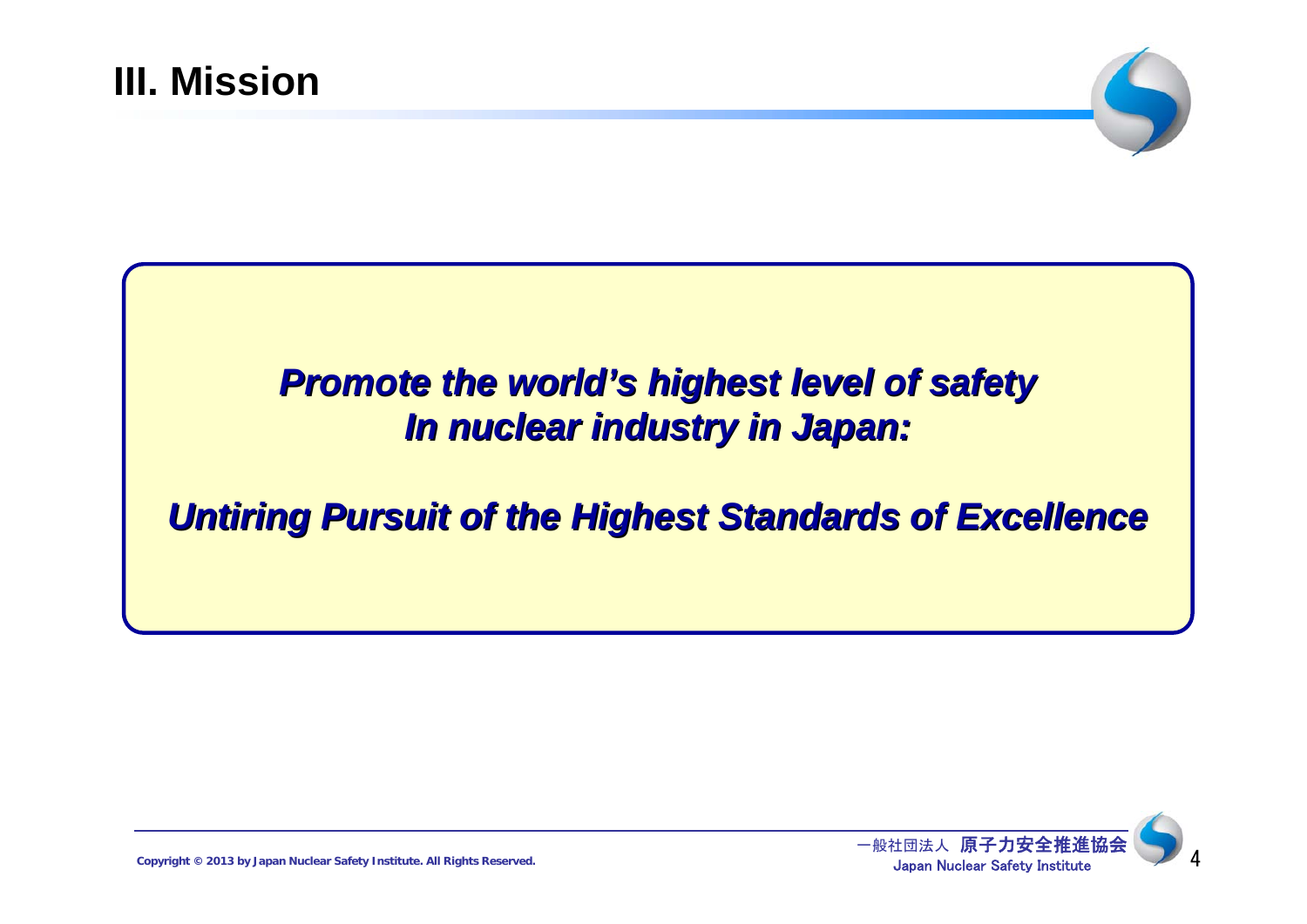# **IV. Initiatives for Fulfilling the Mission (1)**

#### **Evaluation of safety improvement measures and related recommendations, advice and support**

Gather and analyze the latest information inside and outside Japan and provide operators with evaluations, recommendations, advice and support intended to raise the level of nuclear safety so that each operator can pursue standards of excellence.

For the meantime, severe accidents are given highest priority, but in future topics other than severe accidents will be covered.

#### **Evaluation of nuclear power facilities and related recommendations, advice and support**

Evaluate operational performance of nuclear power facilities (NPFs), condition of equipment, healthiness of safety culture, and activities for improvement through comparison with best practices in periodic peer reviews and reviews on specific themes, and provide recommendations, advice and support to raise relevant levels of NPFs.

Provide individualized support to NPFs by periodically dispatching preliminarily designated senior representatives to NPFs, establishing communications with NPFs executives, and introducing good practices of other NPFs and other effective means.

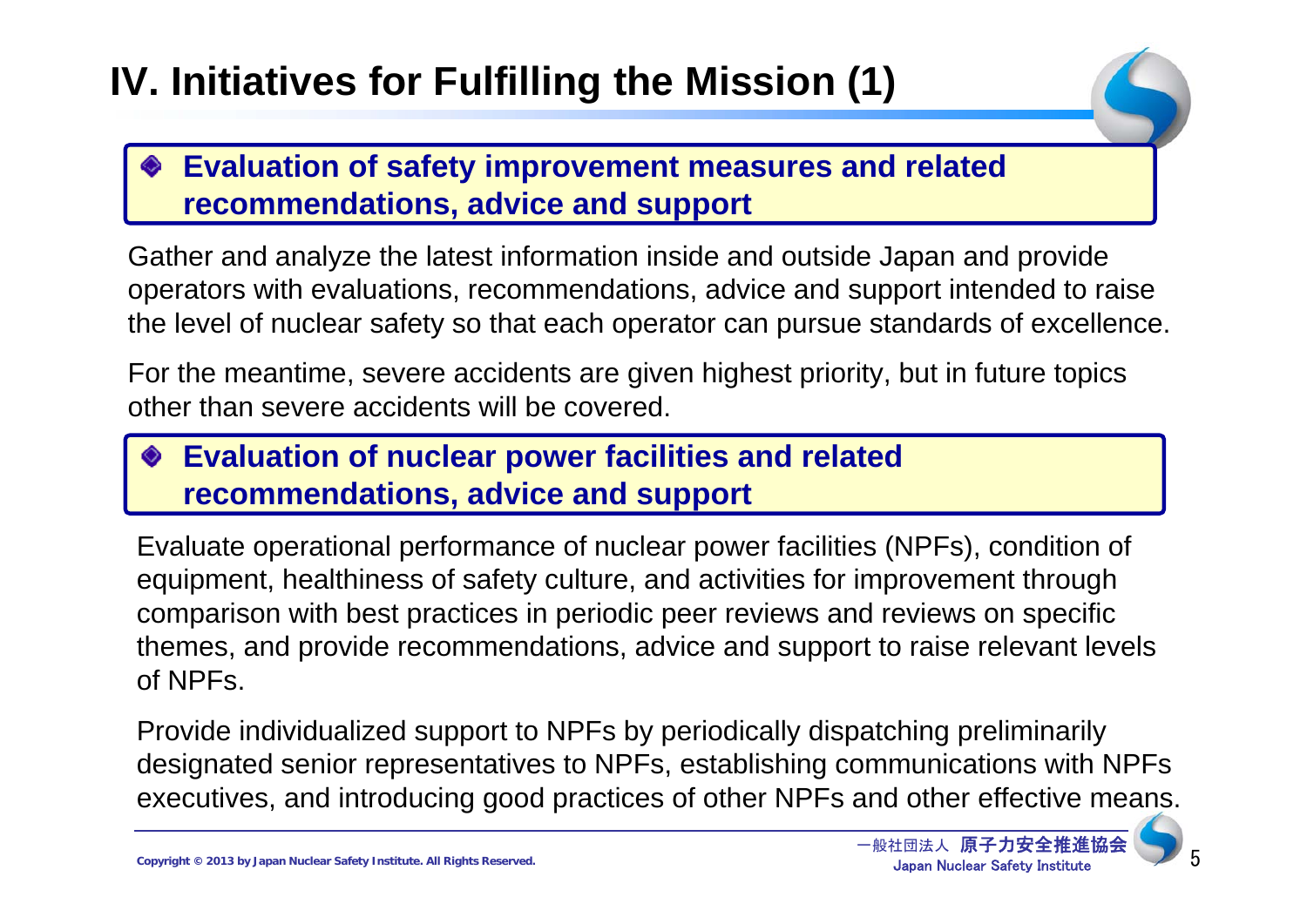# **IV. Initiatives for Fulfilling the Mission (2)**

#### **Related activities that support the preceding two key activities**

- Analyze Operating Experience (OE) information
- Accumulate technical expertise and build technical bases
- Support the development of consensus standards
- Develop human resource development programs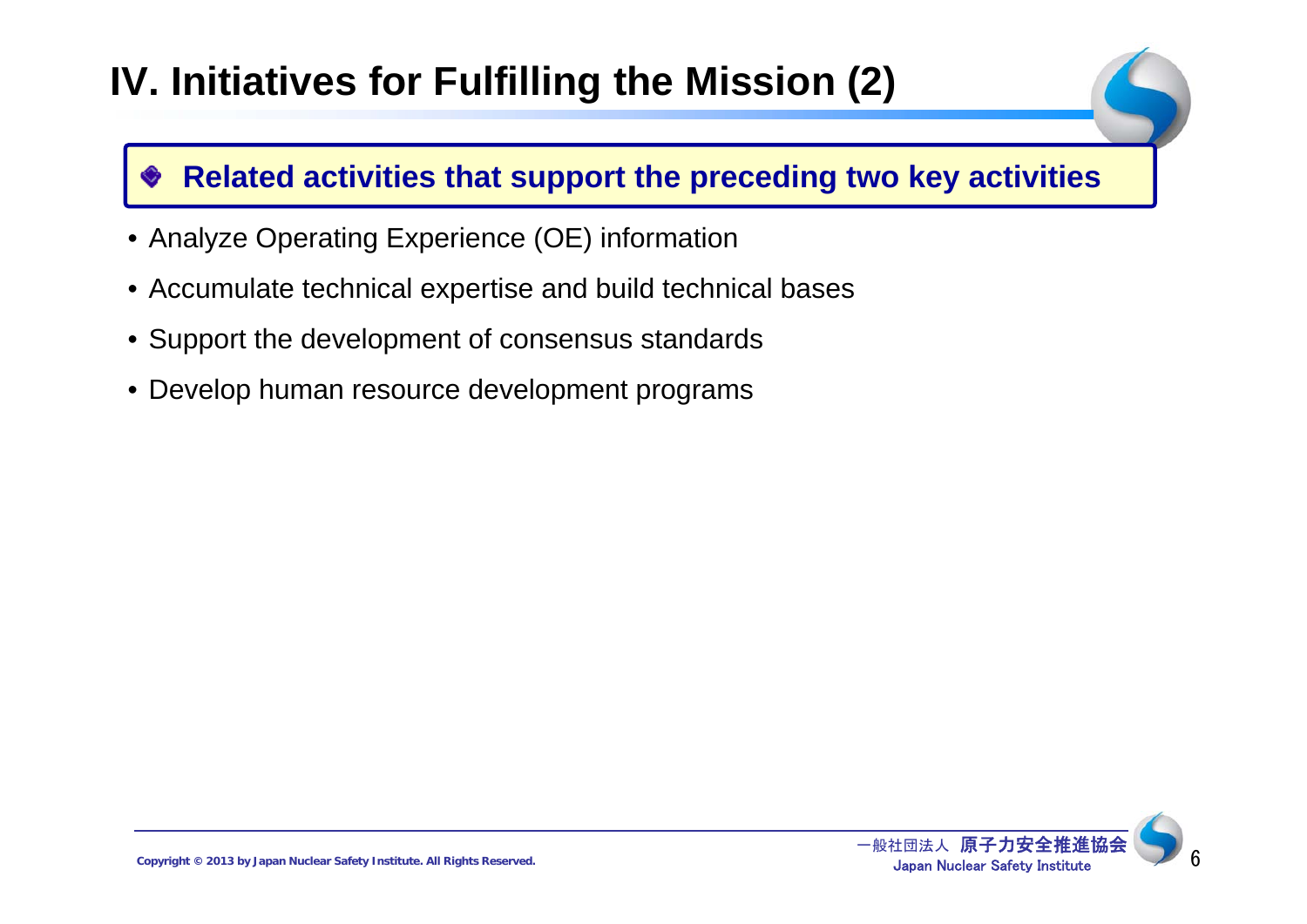# **V. Measures to Enhance Effectiveness (1)**

#### **Independence in technical evaluation**

 $\Box$ Assure an independence in technical evaluation

Approval of technical evaluation, recommendations and advices are the exclusive purview of the Chairman of JANSI, and technical evaluations will be conducted with no influence from operators

#### **Commitment by operator CEOs**

о Hold operator CEOs meeting (around 4 times/y)

The CEOs meeting attended by all operator CEOs is a venue for the JANSI Chairman to provide recommendations and advices directly to CEOs and receive commitment for improvement from CEOs (peer pressure)

Safety issues are shared with other CEOs (not confined to one company) to promote improvement in the industry as a whole

Promote in-depth understanding of safety culture among CEOs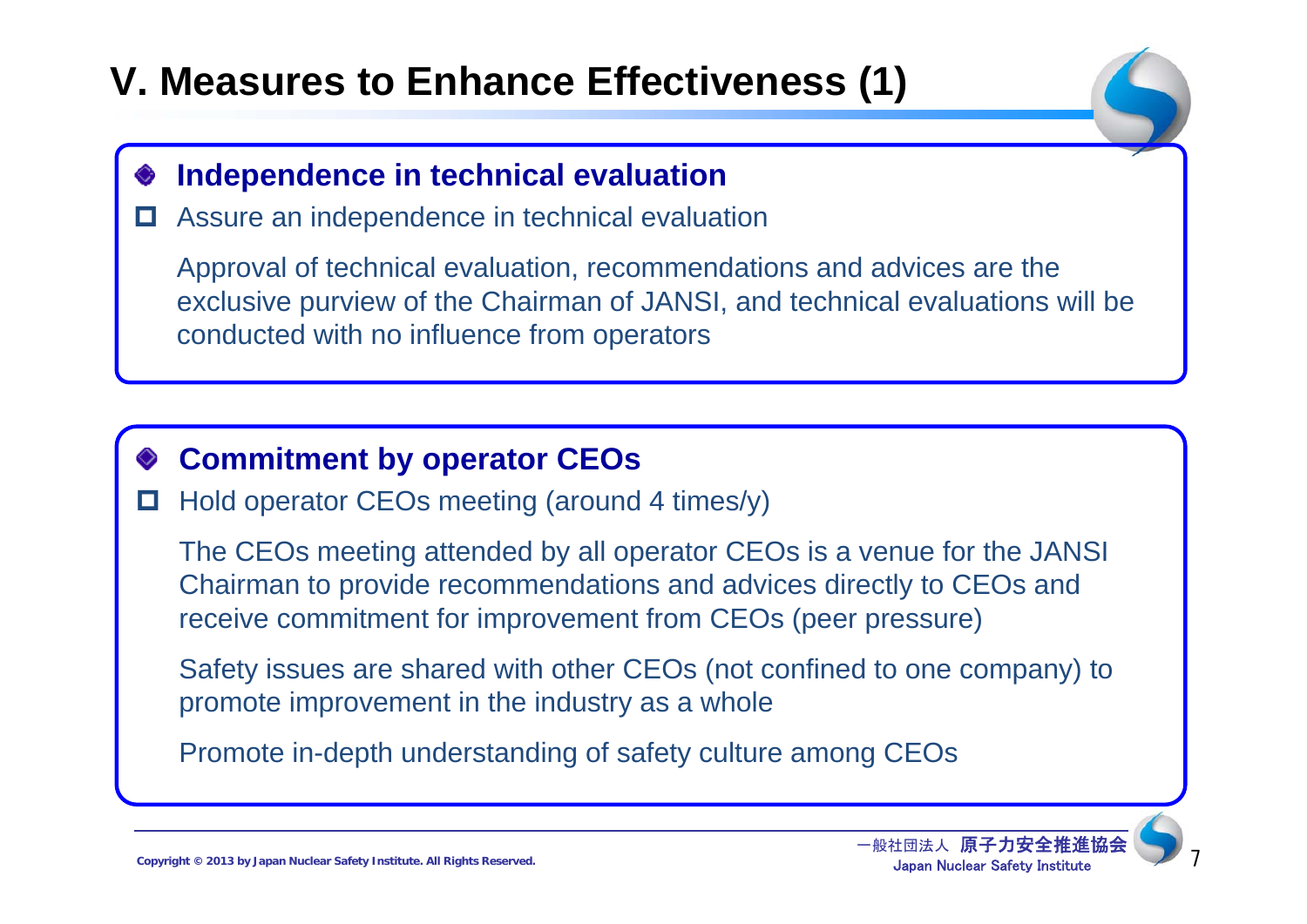# **V. Measures to Enhance Effectiveness (2)**

#### **Cooperation with International Organizations**



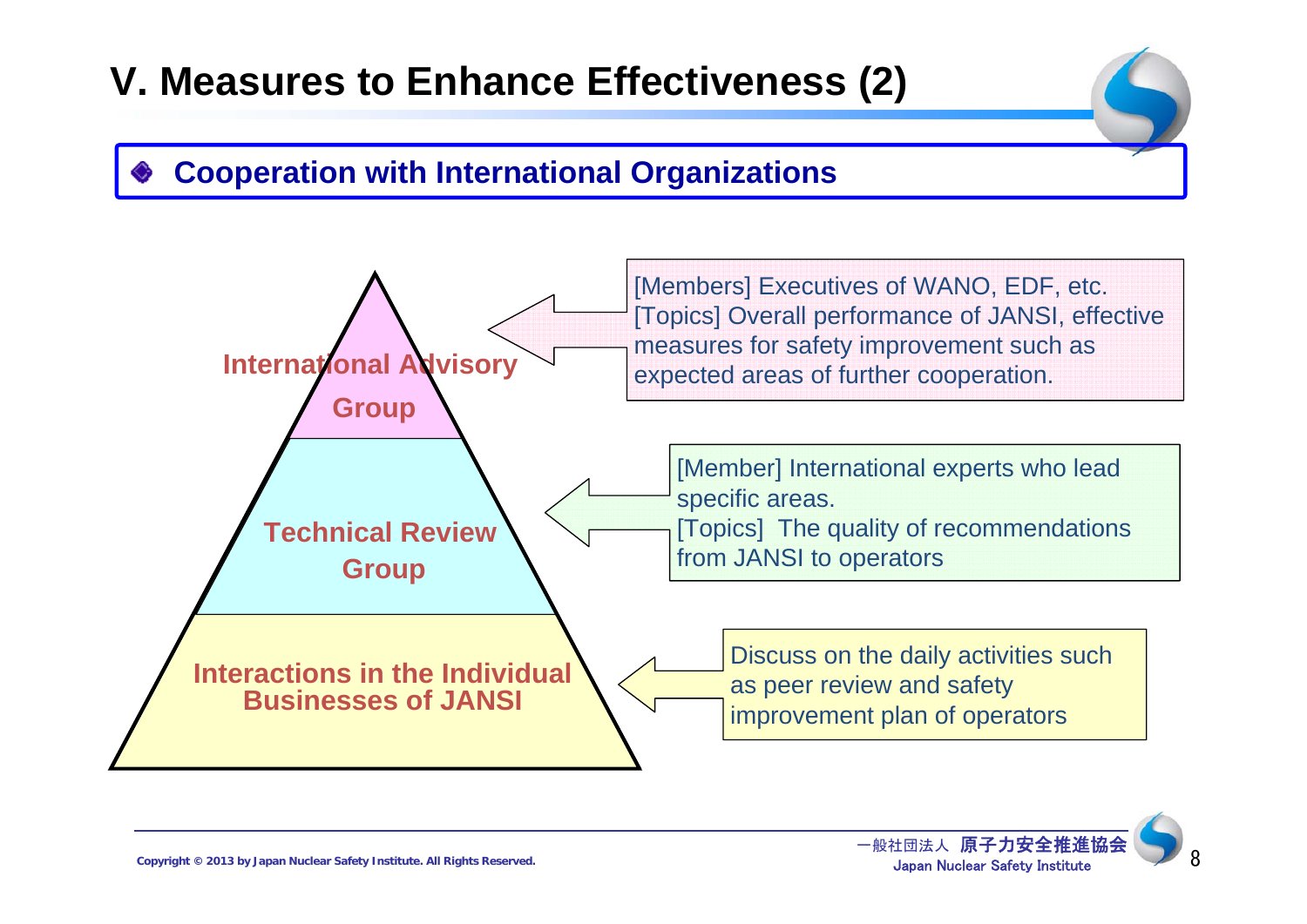## **VI. Activities for Safety Improvement**

- **Evaluation of safety improvement measures and related recommendations, advice and support**
- **Countermeasures against severe accidents are given highest priority as an urgent issue, but in future the scope will be expanded to cover topics other than severe accidents.**
- **Concrete actions regarding countermeasures against severe accidents**
	- • Develop a database of countermeasures against severe accidents (hardware and software) implemented in Japan and western countries
	- $\bullet$ Evaluate the difference between Japan and western countries
	- $\bullet$  To evaluate the difference, try to deliberately take a different point of view from operators while maintaining the evaluation logical and persuasive
	- $\Rightarrow$  Based upon the above evaluation, identify issues, set priorities, study necessary countermeasures, and then provide recommendations

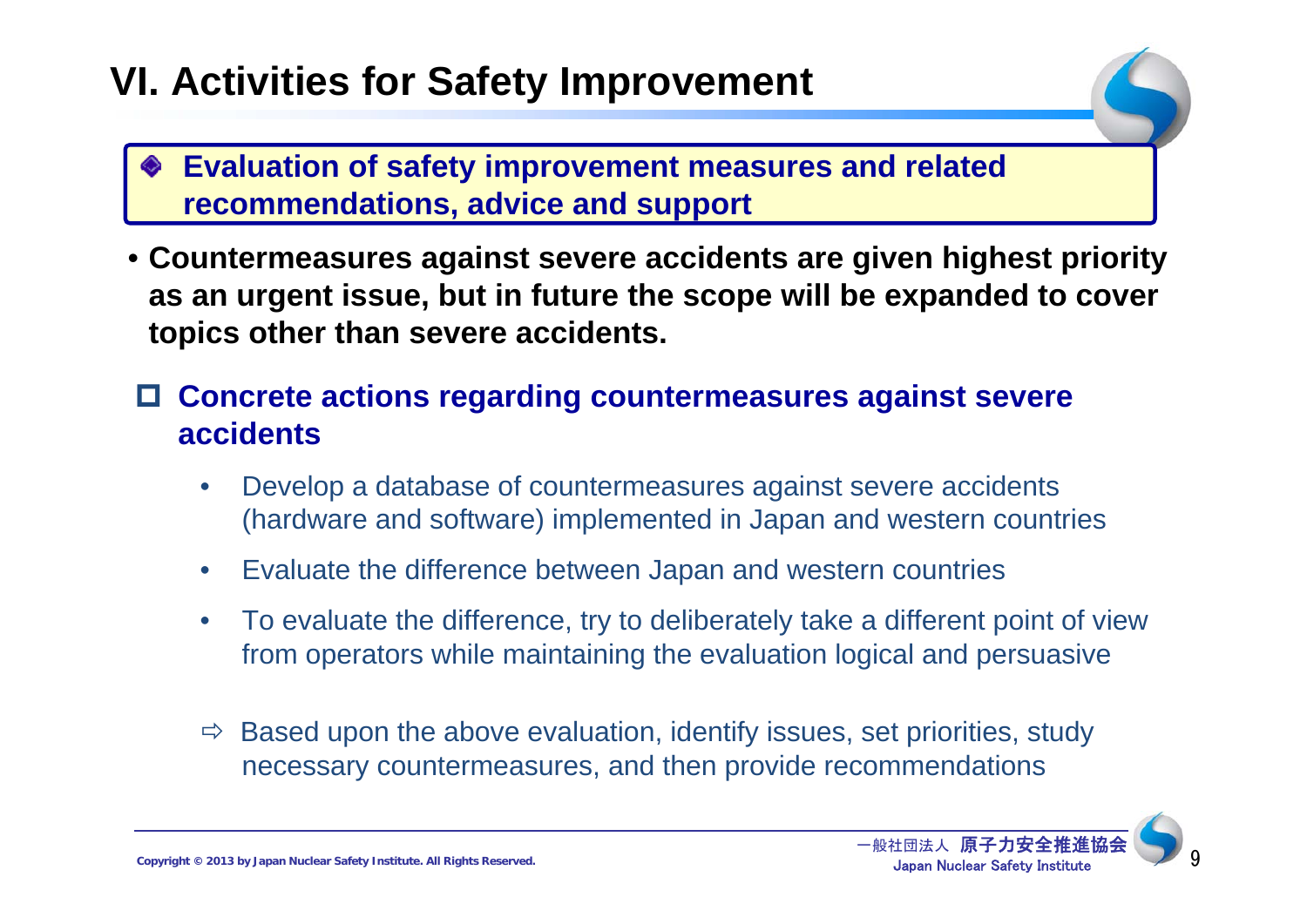## **VII. Evaluation and Support (1)**



Copyright © 2013 by Japan Nuclear Safety Institute. All Rights Reserved.<br>Copyright © 2013 by Japan Nuclear Safety Institute. All Rights Reserved. **Japan Nuclear Safety Institute** 

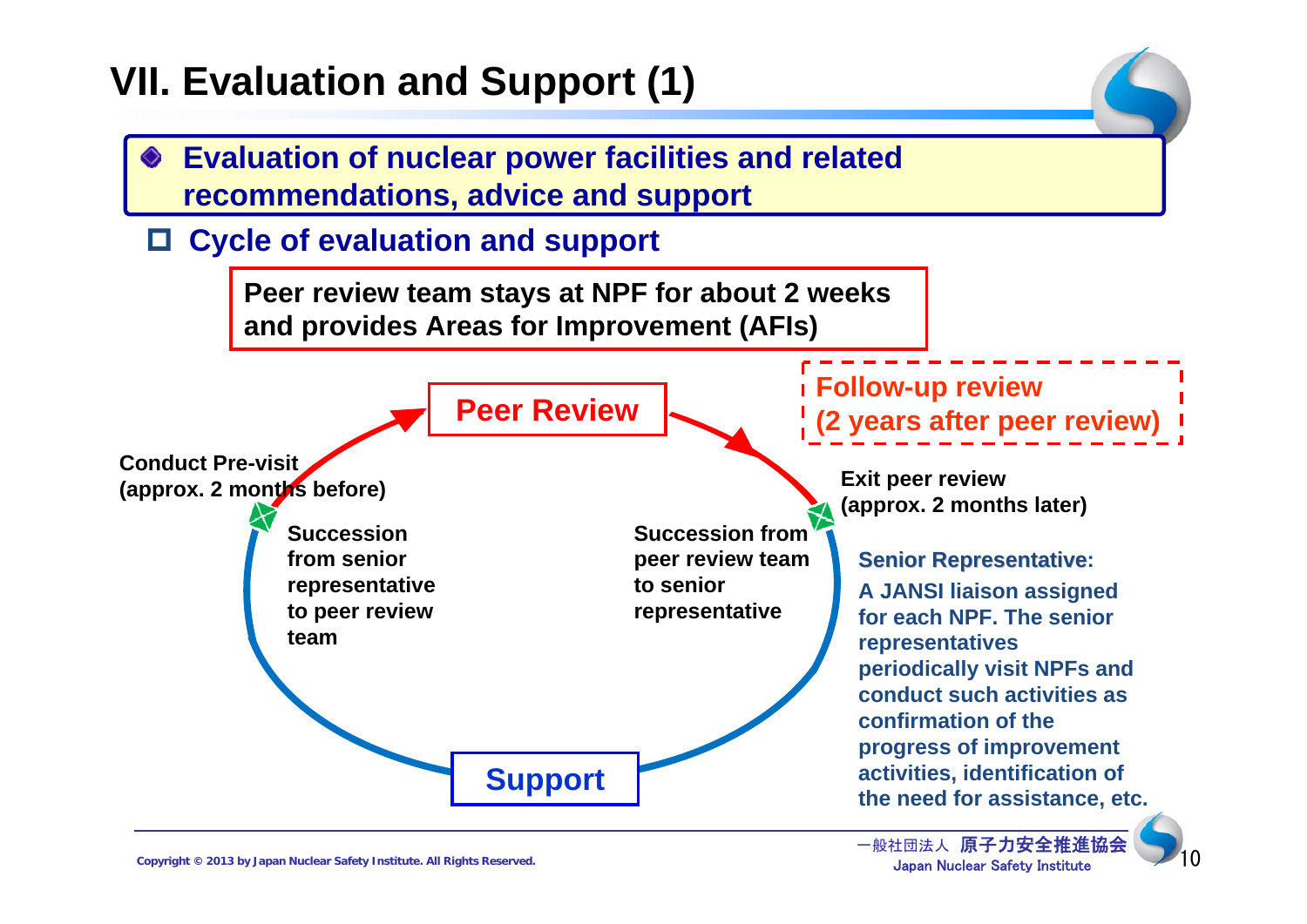## **VII. Evaluation and Support (2)**

## **Evaluation of nuclear power facilities and related recommendations, advice and support**

- о Preliminarily assign senior representatives and provide individualized and continuous support
- $\Box$  Provide guidelines and collection of good practices that represent high standards for Japanese nuclear industry to pursue
- О. Enhance peer review quality
	- ◆ Enhance the training for reviewers
	- ◆ Reinforce the implementation system of peer review
	- ◆ Reinforce the cooperation with INPO and WANO

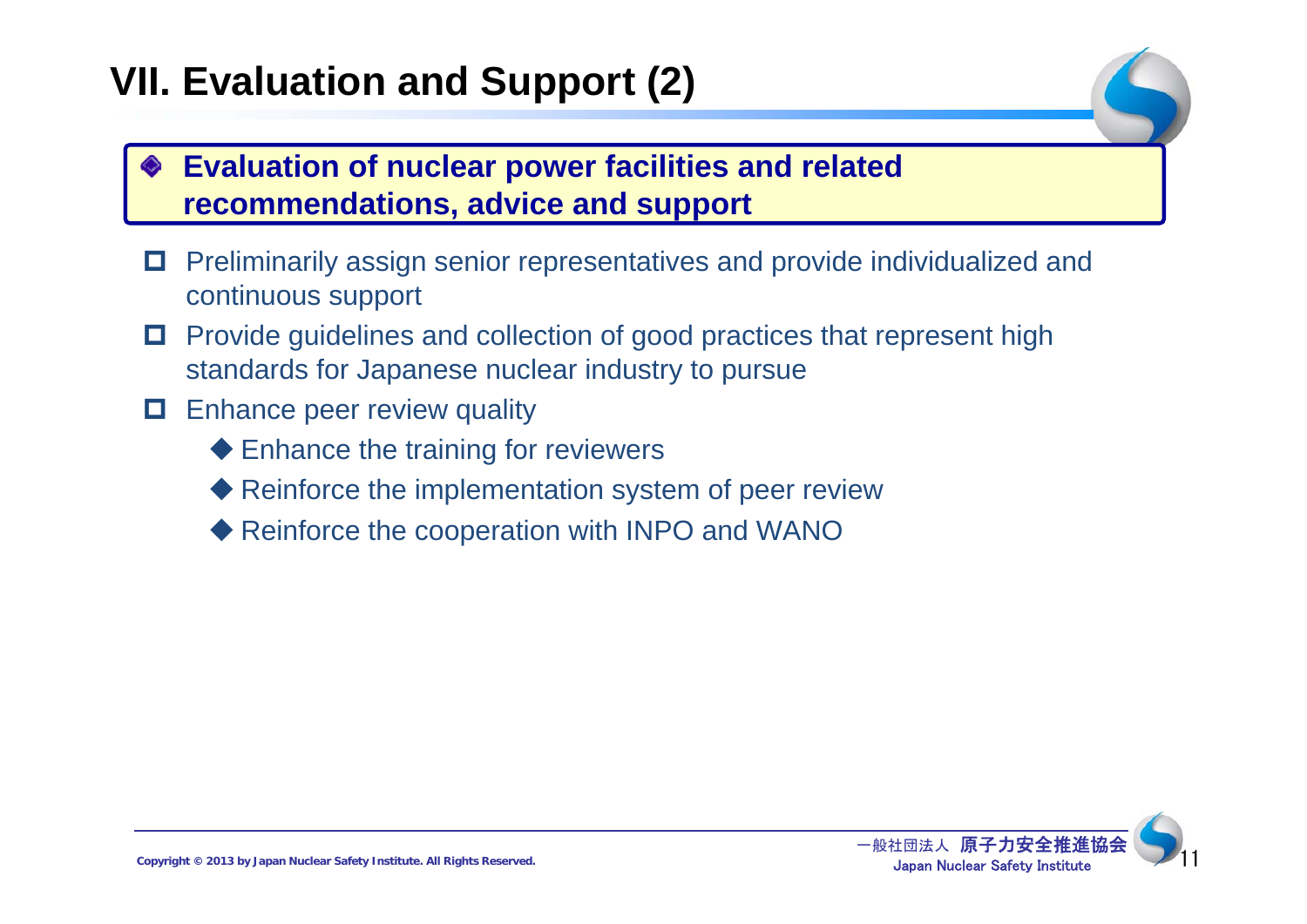

# Thank you for listening